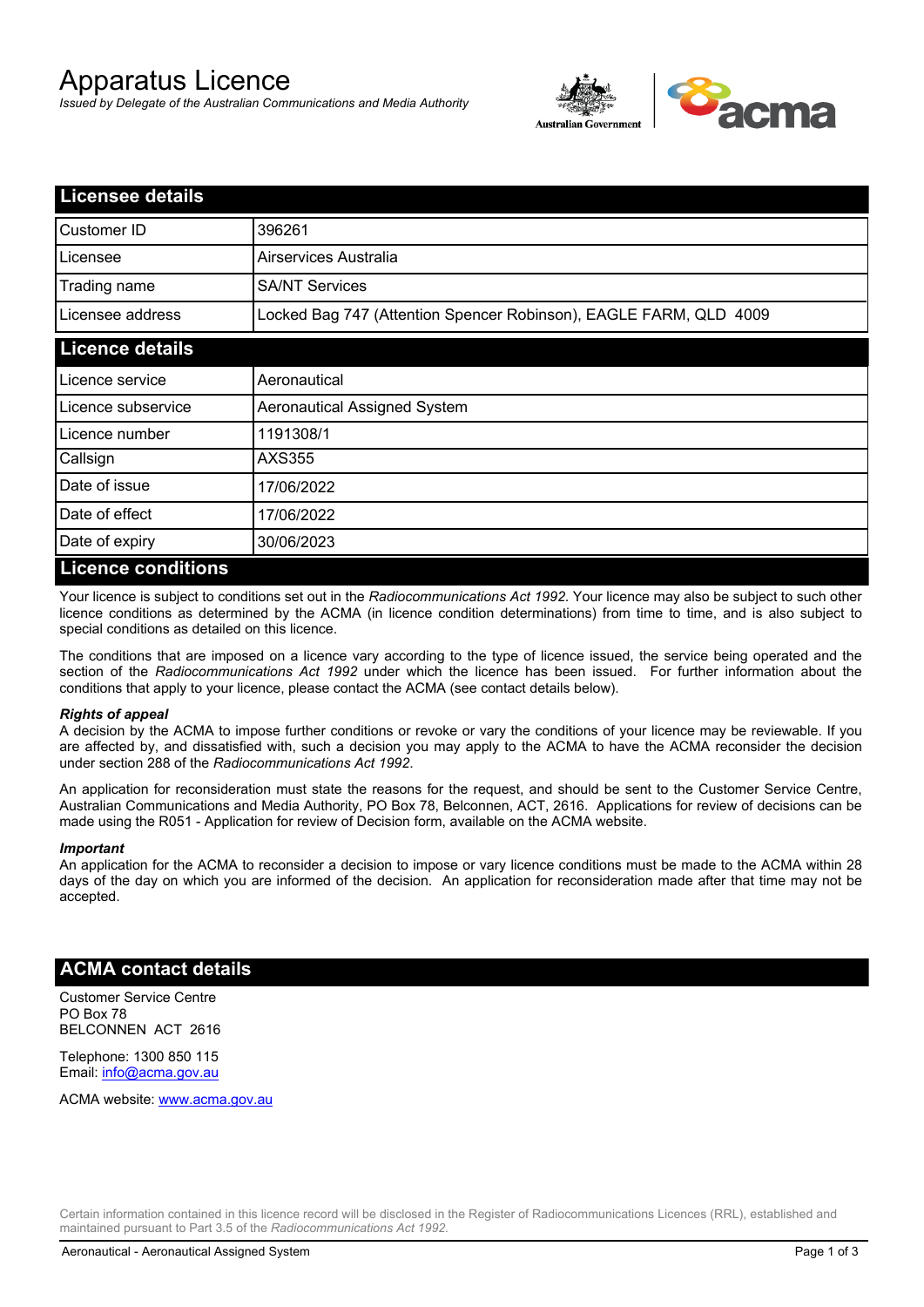## **Advisory Notes applying to licence no.: 1191308/1**

Conditions applicable to the operation of Aeronautical Assigned System station(s) authorised under this licence can be found in the Radiocommunications Licence Conditions (Apparatus Licence) Determination and the Radiocommunications Licence Conditions (Aeronautical Licence) Determination. Copies of these determinations are available from the ACMA and from the ACMA home page (www.acma.gov.au).